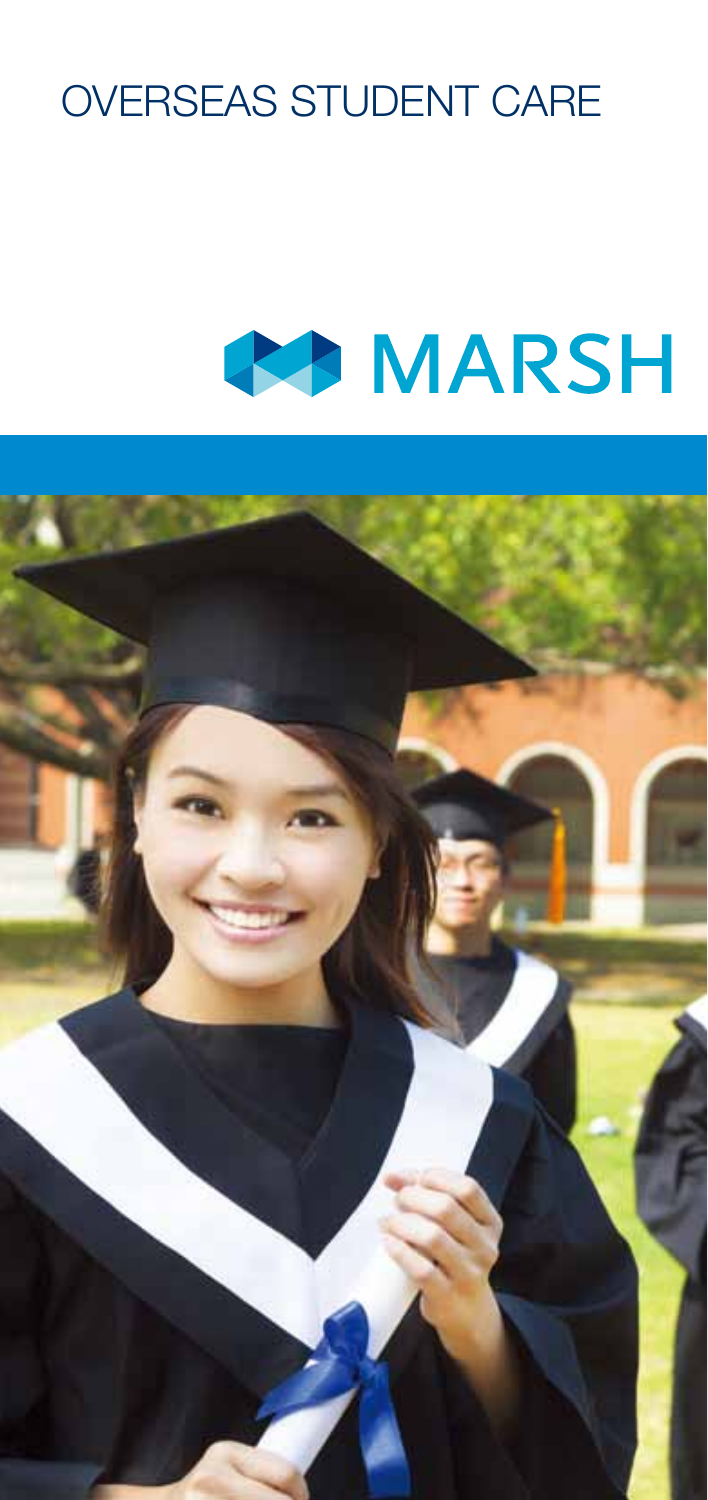#### Studying overseas can be stressful for both the parents and the students. Let us take care of the insurance for you.

**Overseas Student Care** is a comprehensive insurance policy tailored to protect students against uncertainties whilst studying overseas. The insurance is developed by Marsh (Hong Kong) Limited and underwritten by AXA General Insurance Hong Kong Limited.

# KEY BENEFITS AT A GLANCE

- Medical Expenses benefits up to HK\$2,000,000
- Emergency Medical Evacuation and/or Repatriation
- Personal Accident benefits up to HK\$1,000,000
- Major Burns benefits up to HK\$500,000
- Personal Belongings Cover (Laptop / Sports Equipment / Musical Instrument / Mobile Phone)
- Household Contents Overseas up to HK\$10,000
- Personal Liability benefits up to HK\$2,000,000
- Education Fund in the event of a personal accident involving a parent/guardian
- Study Interruption cover
- Terrorism Cover includes attacks caused by nuclear. chemical and biological substances
- Protection for internship, part-time job and leisure travel worldwide during the Study Trip
- Kidnap cover
- No excess applied
- 24-Hour Worldwide Emergency Assistance Service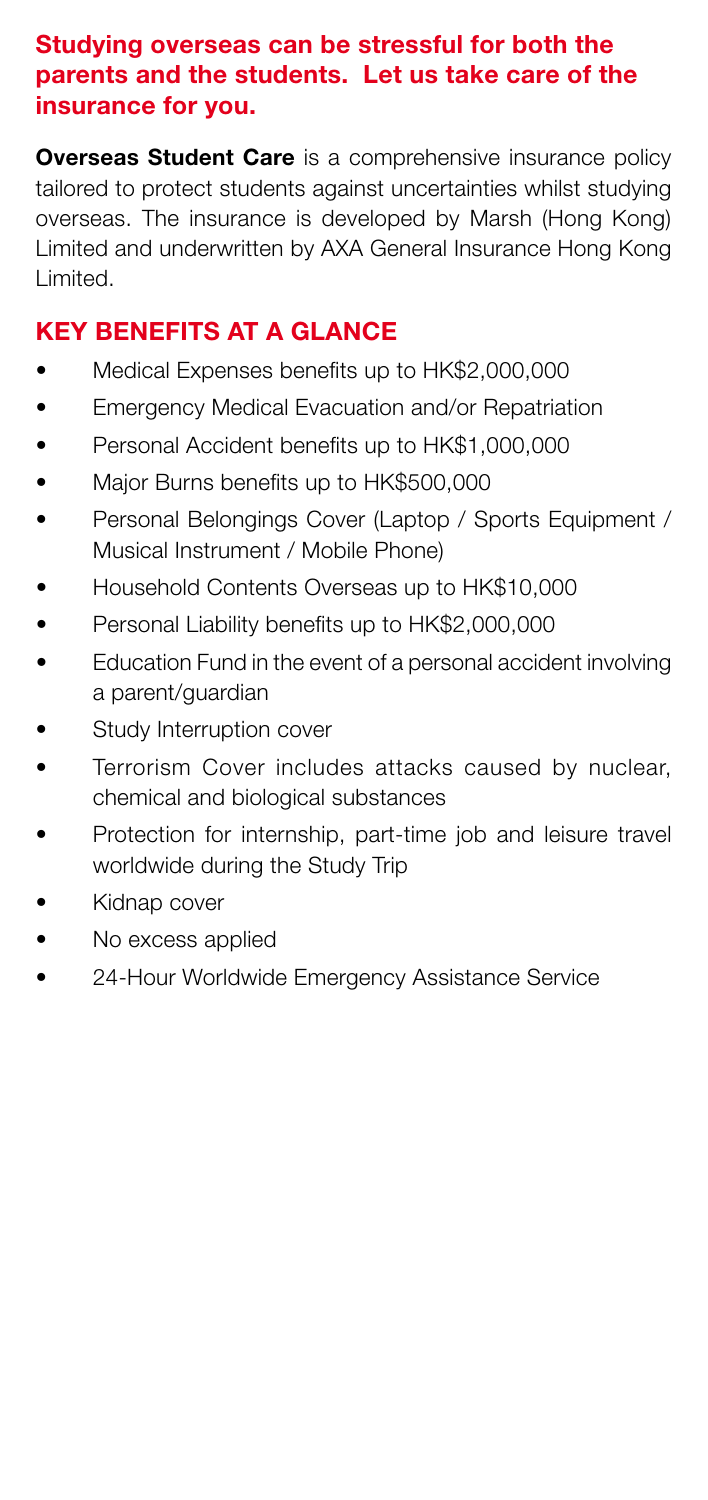# SUMMARY OF BENEFITS

| <b>Benefits</b>                                                                                                                                                                                                                                                                                                                                      | <b>Maximum Limit</b><br>(HK\$) per year                                                                                  |
|------------------------------------------------------------------------------------------------------------------------------------------------------------------------------------------------------------------------------------------------------------------------------------------------------------------------------------------------------|--------------------------------------------------------------------------------------------------------------------------|
| <b>Medical Expenses</b><br>1<br><b>Covers overseas medical expenses</b><br>1.1 <sub>1</sub><br>(including Hospitalization) incurred<br>as a result of accident or sickness<br>occurring during the Study Trip<br>Overseas outpatient visits<br>Reasonable charges for burial,<br>$\bullet$<br>cremation or funeral expenses in the<br>event of death | \$2,000,000<br>Sub-limit as below<br>25 visits<br>\$10,000                                                               |
| <b>Additional Medical Benefits</b><br>(a) Follow-up medical expenses up to 90<br>1.1<br>days after returning to Hong Kong<br>- treatment by Chinese medicine<br>practitioner<br>(b) Intensive care unit allowance<br>1.1                                                                                                                             | \$100,000<br>\$5,000 (\$150/visit/day)<br>\$30,000 (\$1,500/day)                                                         |
| <b>1.2 Emergency Family Reunion</b><br>- Pays for parents or spouse/children to visit<br>the Insured Student hospitalized for more<br>than 5 consecutive days or in the event of the<br>Insured Student's death                                                                                                                                      | \$100,000<br>(\$50,000 per person)<br>2 economy class<br>return airfare<br>Accommodation for \$10,000<br>(\$2,000/night) |
| <b>1.3 Parent Annual Leave Compensation</b><br>- Cash benefit in the event that the parent<br>takes annual leave to visit the Insured Student<br>hospitalized for more than 5 consecutive<br>days                                                                                                                                                    | \$2,000<br>(\$200/day)                                                                                                   |
| <b>1.4 Rehabilitation Travel Expenses</b><br>- Reimburses the transportation expenses for<br>seeking follow-up treatment or rehabilitation<br>training after discharge from hospital<br>confinement of more than 5 consecutive days                                                                                                                  | \$3,000<br>(\$300/ride,<br>2 rides/visit/day)                                                                            |
| <b>1.5 Trauma Counselling</b><br>- Pays for the trauma counselling fee as<br>recommended by the attending registered<br>medical practitioner if the Insured Student is<br>the witness or victim of a traumatic event                                                                                                                                 | \$15,000<br>(\$1,500/visit)                                                                                              |
| <b>1.6 Convalescence Assistance</b><br>- Pays for accommodation expenses<br>following hospital discharge for<br>convalescence overseas                                                                                                                                                                                                               | \$10,000<br>(\$2,000/day)                                                                                                |
| <b>1.7 Compassionate Cash</b><br>- Provides cash relief upon death of the<br>Insured Student due to sudden sickness<br>outside Hong Kong                                                                                                                                                                                                             | \$10,000                                                                                                                 |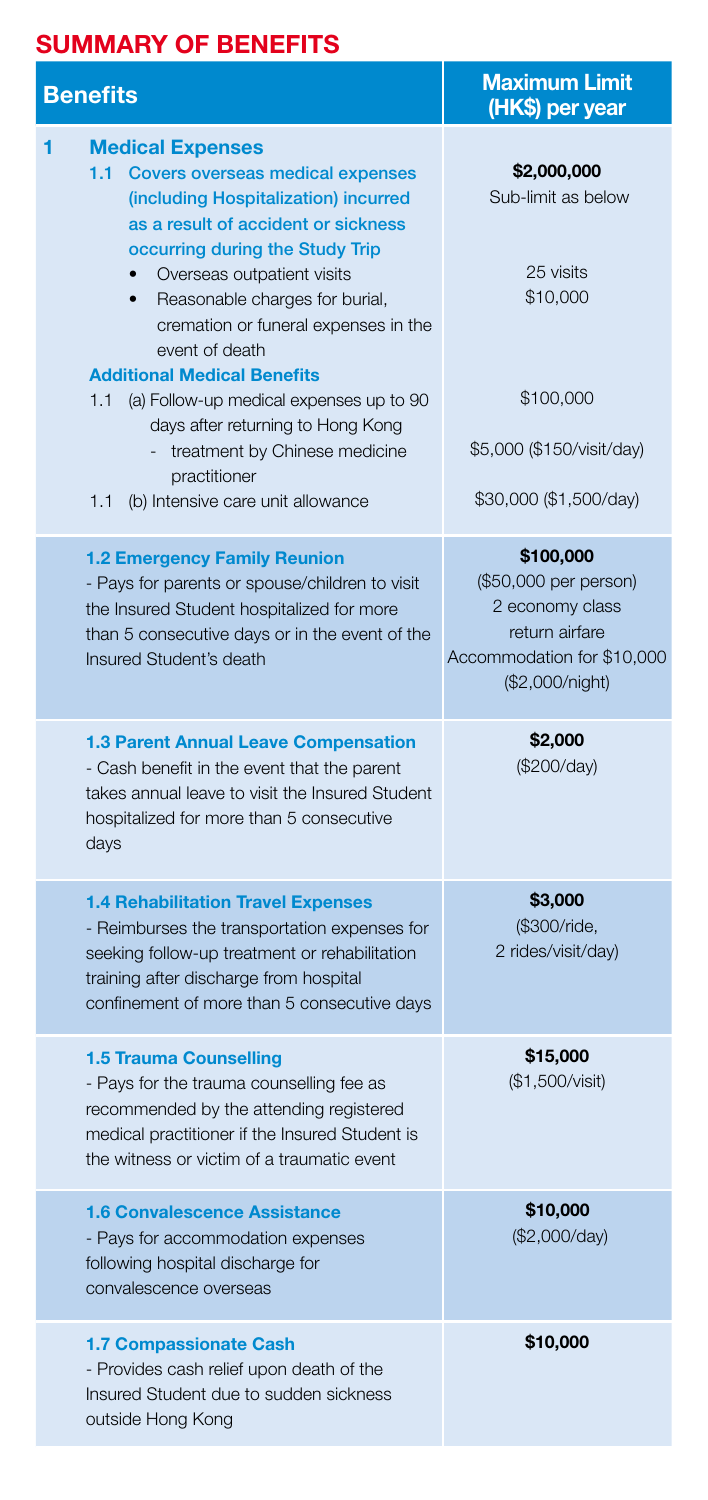| <b>Benefits</b>                                                                                                                                                                                                                                                                                                                                                                                                                                                                                                                                                       | <b>Maximum Limit</b><br>(HK\$) per year                                                                          |
|-----------------------------------------------------------------------------------------------------------------------------------------------------------------------------------------------------------------------------------------------------------------------------------------------------------------------------------------------------------------------------------------------------------------------------------------------------------------------------------------------------------------------------------------------------------------------|------------------------------------------------------------------------------------------------------------------|
| <b>Personal Accident</b><br>$\overline{2}$<br>2.1<br><b>Accidental Death or Permanent</b><br><b>Disablement</b><br>2.1.1 Accidental Death or Permanent<br><b>Disablement in a Common Carrier</b><br>(Additional compensation)<br>2.1.2 Accidental Death or Permanent<br><b>Disablement due to Kidnap</b><br>(Additional compensation)<br>2.1.3 Accidental Death or Permanent<br><b>Disablement due to Natural Disaster</b><br>(Additional compensation)<br>2.1.4 Broken Bones as a result of an<br>accidental injury<br>2.1.5 Major Burns (Second or third<br>degree) | \$1,000,000<br>\$500,000<br>(N/A for age under 18)<br>\$100,000<br>\$500,000<br>\$30,000<br>\$500,000            |
| <b>2.2 Education Fund</b><br>- Pays a subsidy for the continuation of<br>education if the insured Student's parent/<br>guardian sustains an injury resulting in<br>his/her Accidental Death or Permanent<br><b>Disablement</b>                                                                                                                                                                                                                                                                                                                                        | \$300,000                                                                                                        |
| <b>Household Contents and Personal</b><br>3<br><b>Belongings Overseas</b><br>3.1<br><b>Household Contents</b><br>3.1.1 Household Contents at Residence<br>- Reimburses the loss of or damage to<br>household contents in the Insured Student's<br>home overseas as a result of fire, flood,<br>earthquake, tsunami, subsidence/landslip,<br>aircraft damage or impact damage by any<br>road vehicle                                                                                                                                                                   | \$10,000<br>(\$3,000/item/pair/set)                                                                              |
| 3.1.2 Temporary Accommodation<br>- Pays for the cost of temporary accommodation<br>at a hotel, lodging house or boarding house<br>if the Insured Student's residence overseas is<br>damaged and rendered inhabitable                                                                                                                                                                                                                                                                                                                                                  | \$5,000<br>(\$1,000/day)                                                                                         |
| 3.2<br><b>Worldwide Personal Belongings</b><br>- Reimburses the loss or damage whilst<br>travelling outside Hong Kong.<br>3.2.1<br><b>Personal Effects and Valuables</b><br><b>Sports Equipment and Musical</b><br>3.2.2<br><b>Instrument</b><br><b>Mobile Phone/ Electronic Mobile</b><br>3.2.3<br><b>Devices/Tablet</b><br><b>Laptop/ Portable Computer</b><br>3.2.4                                                                                                                                                                                                | \$20,000<br>\$7,500<br>(per item/pair/set)<br>\$5,000<br>(per item/set)<br>\$3,000<br>(per item/set)<br>\$10,000 |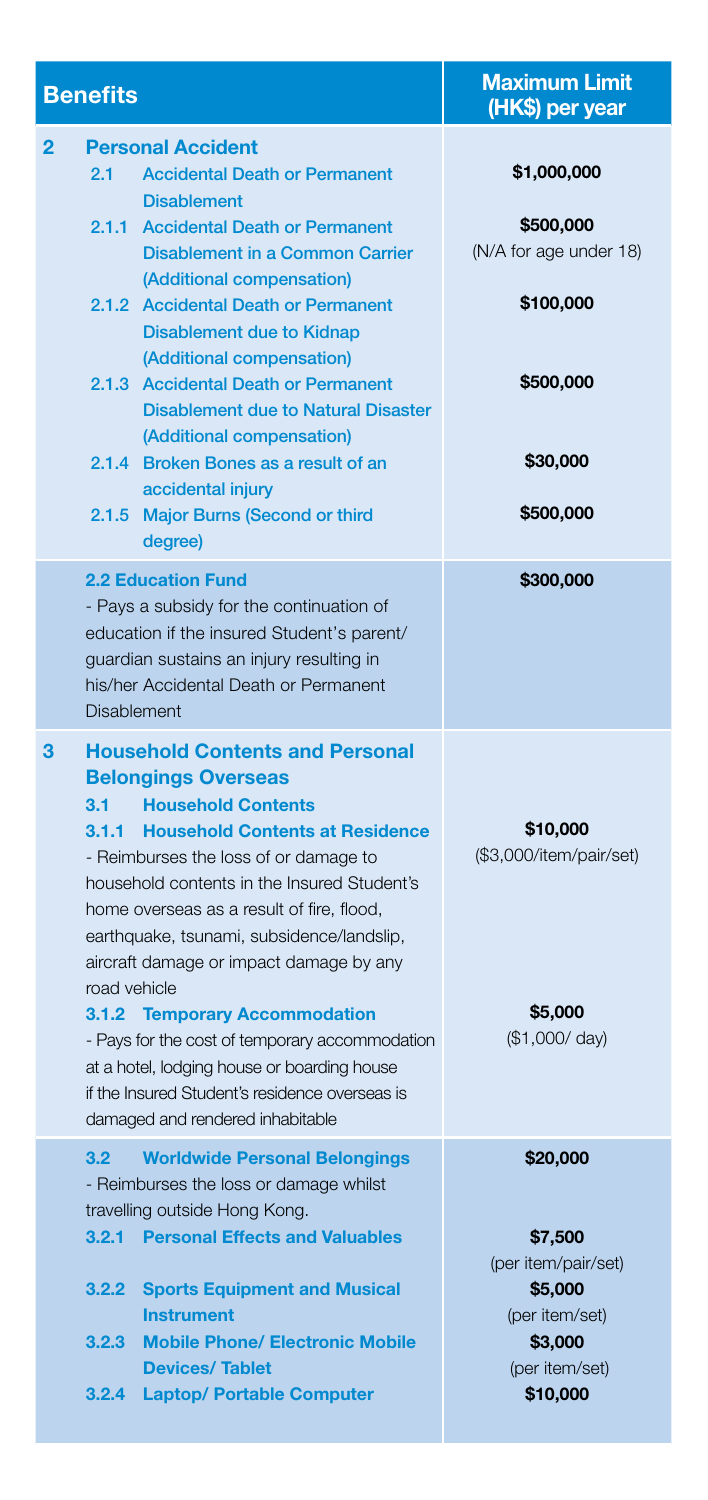| <b>Benefits</b>                                                                                                                                                                                                                                                                                                                                                                                                                                                                                                                                                                                 | <b>Maximum Limit</b><br>(HK\$) per year                                                                                                                        |
|-------------------------------------------------------------------------------------------------------------------------------------------------------------------------------------------------------------------------------------------------------------------------------------------------------------------------------------------------------------------------------------------------------------------------------------------------------------------------------------------------------------------------------------------------------------------------------------------------|----------------------------------------------------------------------------------------------------------------------------------------------------------------|
| 3.3<br><b>Money</b>                                                                                                                                                                                                                                                                                                                                                                                                                                                                                                                                                                             | \$5,000                                                                                                                                                        |
| 3.4<br><b>Unauthorized Use of Credit Card</b><br>- Pays for monetary loss caused by<br>unauthorized use of credit card in the event<br>of loss of card by robbery or theft<br><b>Travel Documents</b><br>3.5<br>- Pays for replacement costs and/or<br>additional travelling and accommodation                                                                                                                                                                                                                                                                                                  | \$20,000<br>(N/A for age under 16)<br>\$10,000                                                                                                                 |
| expenses                                                                                                                                                                                                                                                                                                                                                                                                                                                                                                                                                                                        |                                                                                                                                                                |
| 4<br><b>Worldwide Personal Liability</b><br>- Covers legal liability for third party bodily<br>injury or property damage                                                                                                                                                                                                                                                                                                                                                                                                                                                                        | \$2,000,000                                                                                                                                                    |
| 5<br><b>Study Interruption</b><br>- Reimburses irrecoverable school fees or<br>deposits if the Insured Student is prevented<br>from continuing with his/her studies due<br>to hospital confinement of over 30 days,<br>serious injury, or sickness, or paralysis, or<br>death of an immediate family member                                                                                                                                                                                                                                                                                     | \$200,000                                                                                                                                                      |
| 6<br><b>Travel Delay &amp; Additional Benefits</b><br><b>6.1 Travel Delay</b><br>- In the event of strike or other industrial<br>action, riot, civil commotion, hijacks, acts of<br>terrorism, natural disaster, adverse weather<br>conditions, mechanical and/or electrical<br>breakdown of the common carrier or<br>closure of the airport:<br>6.1 (a) Pays cash allowance for the<br>delay of departure of scheduled<br>transportations<br>6.1 (b) Pays additional transportation and<br>overseas overnight accommodation<br>expenses incurred for delay of more<br>than 5 consecutive hours | <b>Maximun Limit Per</b><br>Trip (HKD)<br>(Applicable for Section<br>6 Only)<br>\$3,000<br>(\$300 first 5 hours, \$500<br>every 5 hours thereafter)<br>\$5,000 |
| 6.2 Baggage Delay<br>- Reimburses the cost of emergency<br>purchases of clothing, requisites or<br>toiletries if the baggage is delayed due to<br>mishandling by the airlines or hi-jack                                                                                                                                                                                                                                                                                                                                                                                                        | \$2,000<br>(\$500 first 5 hours, \$1,000<br>every 5 hours thereafter)                                                                                          |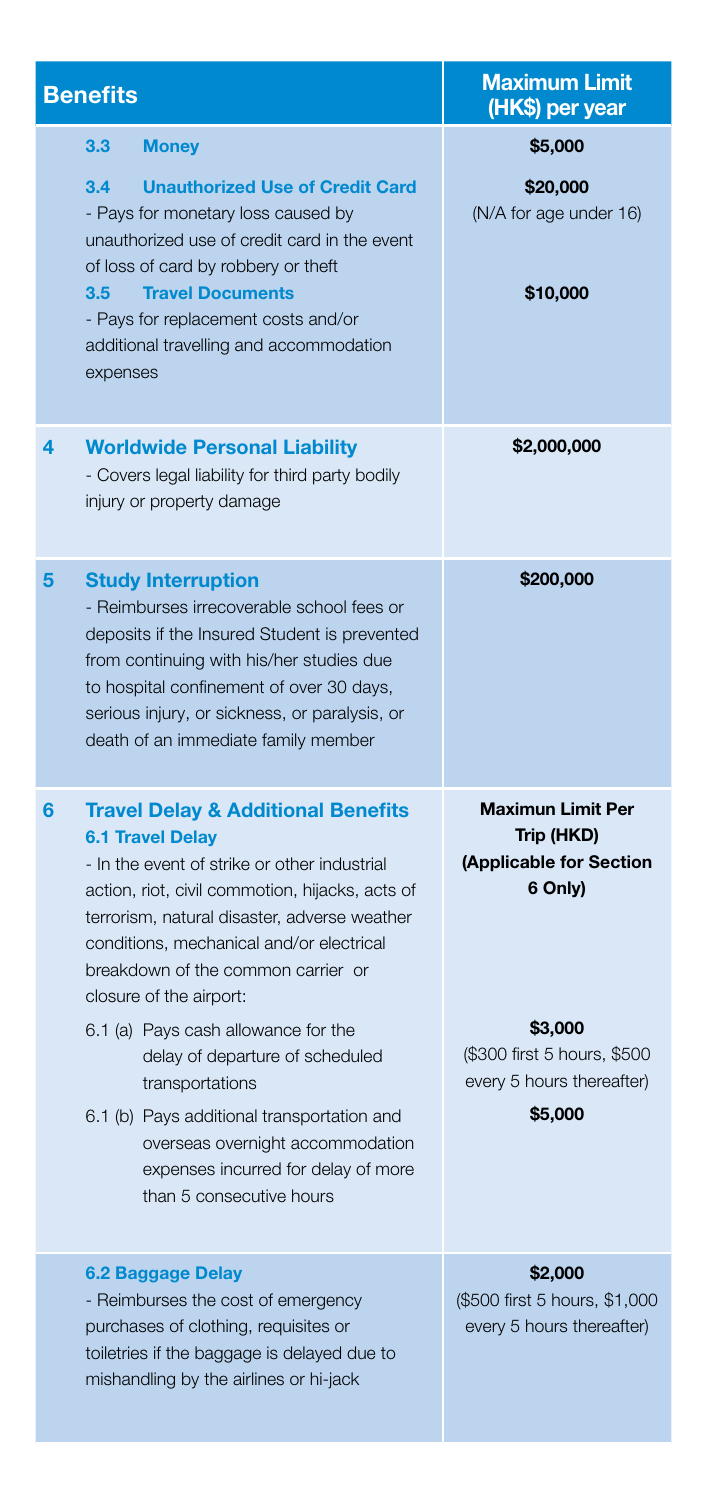| <b>Benefits</b>                                                                                                                                                                                                                                                                                                          | <b>Maximum Limit</b><br>(HK\$) per year |
|--------------------------------------------------------------------------------------------------------------------------------------------------------------------------------------------------------------------------------------------------------------------------------------------------------------------------|-----------------------------------------|
| 6.3 Trip Cancellation*<br>- In the event of sudden death, serious injury<br>or sickness of the Insured Student or an<br>immediate family member or travel companion.<br>strike, riot, civil commotion, acts of terrorism,<br>natural disaster or adverse weather conditions.<br>or other insured events:                 |                                         |
| 6.3 (a) Covers irrecoverable transportation<br>and accommodation expenses paid<br>in advance                                                                                                                                                                                                                             | \$20,000                                |
| 6.3 (b) Reimburses the cancellation fee<br>of the redeemed air mileage or<br>provides cash allowance at HK\$1<br>for every 10 air miles on the non-<br>refundable air mileage redeemed for<br>transportation and accommodation                                                                                           | \$1,000                                 |
| 6.4 Trip Curtailment*<br>- In the same insured events of Section 6.3 :<br>6.4 (a) Covers irrecoverable loss of or<br>additional transportation and<br>accommodation expenses                                                                                                                                             | \$20,000                                |
| 6.4 (b) Reimburses the cancellation fee<br>of the redeemed air mileage or<br>provides cash allowance at HK\$1<br>for every 10 air miles on the non-<br>refundable air mileage redeemed for<br>transportation and accommodation                                                                                           | \$1,000                                 |
| <b>6.5 Missed Connection</b><br>- Reimburses the additional travel and<br>overnight accommodation expenses<br>incurred due to late arrival of incoming<br>connection flight and no onward<br>transportation is available within 5<br>consecutive hours                                                                   | \$10,000<br>(\$2,000/night)             |
| <b>6.6 Trip Re-route</b><br>- In the same insured events of Section 6.1 :<br>Covers additional transportation expenses<br>in re-routing to arrive at the scheduled<br>destination if common carrier is cancelled or<br>delayed for more than 5 consecutive hours                                                         | \$10,000                                |
| <b>Worldwide Emergency Assistance</b><br>7<br><b>Service</b><br>24-Hour Emergency Assistance<br>7.1<br><b>Hotline Service</b><br>7.2<br><b>Emergency Medical Evacuation</b><br>Guarantee of Hospital Admittance<br>7.3<br>Deposit<br>7.4<br><b>Repatriation After Treatment</b><br>Repatriation of Mortal Remains<br>7.5 | <b>Fully Covered</b>                    |

Remark: \* Refer to the following "Outbound Travel Alert Extension" for details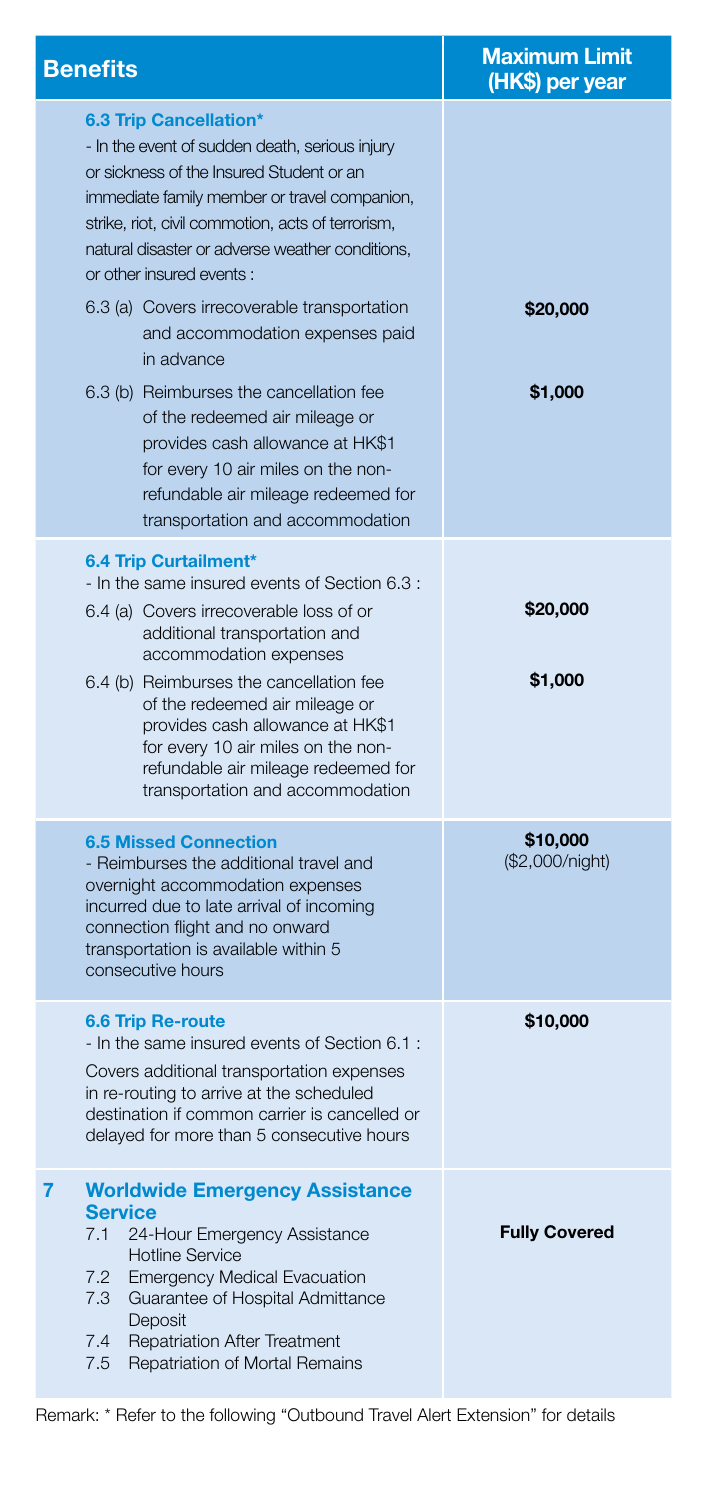# SPECIAL FEATURES

#### Coverage for the Entire Journey from Home to Home

**Overseas Student Care** covers your entire trip as commencing at the time you depart from your home in Hong Kong for the direct purpose of beginning your planned journey or 4 hours from the scheduled departure time, whichever is the later, and end at the time you arrive home in Hong Kong upon completion of the journey or 4 hours after your scheduled arrival time, whichever is the earlier.

#### All-round Protection

In addition to covering you whilst studying abroad in the City of Study, **Overseas Student Care** also provides protection for internship, part-time job and leisure travel worldwide during the Study Trip.

#### Adventurous Sports Coverage

**Overseas Student Care** covers you whilst you are engaged in sports like bungee jumping, hot air ballooning, hang-gliding, rafting, canoeing, kitesurfing or kite landboarding, water skiing, wakeboarding, surfing, wind surfing, snow skiing, snowboarding, snow skating and snow mobiling.

#### Full Terrorism Cover

Terrorism cover under Overseas Student Care includes attacks caused by nuclear, chemical and biological substances.

#### No Excess

All coverages and benefits provided by **Overseas Student Care** are not subject to any excess or deductible.

#### Outbound Travel Alert Extension

In the event of the Security Bureau launching Red Alert or Black Alert to your planned destination, it is recommended that you adjust your travel plan or avoid non-essential travel to the country or region where the alert is launched to. To minimize your financial loss, Overseas Student Care extends to cover for your loss of pre-paid or unused travel and accommodation expenses due to adjustment of travel plans (except for the reason of a pandemic for trip cancellation). Reimbursement to your loss is in accordance with the circumstances as below:

| <b>Red Alert</b> | <b>Black</b> |
|------------------|--------------|
| 50%              | 100%         |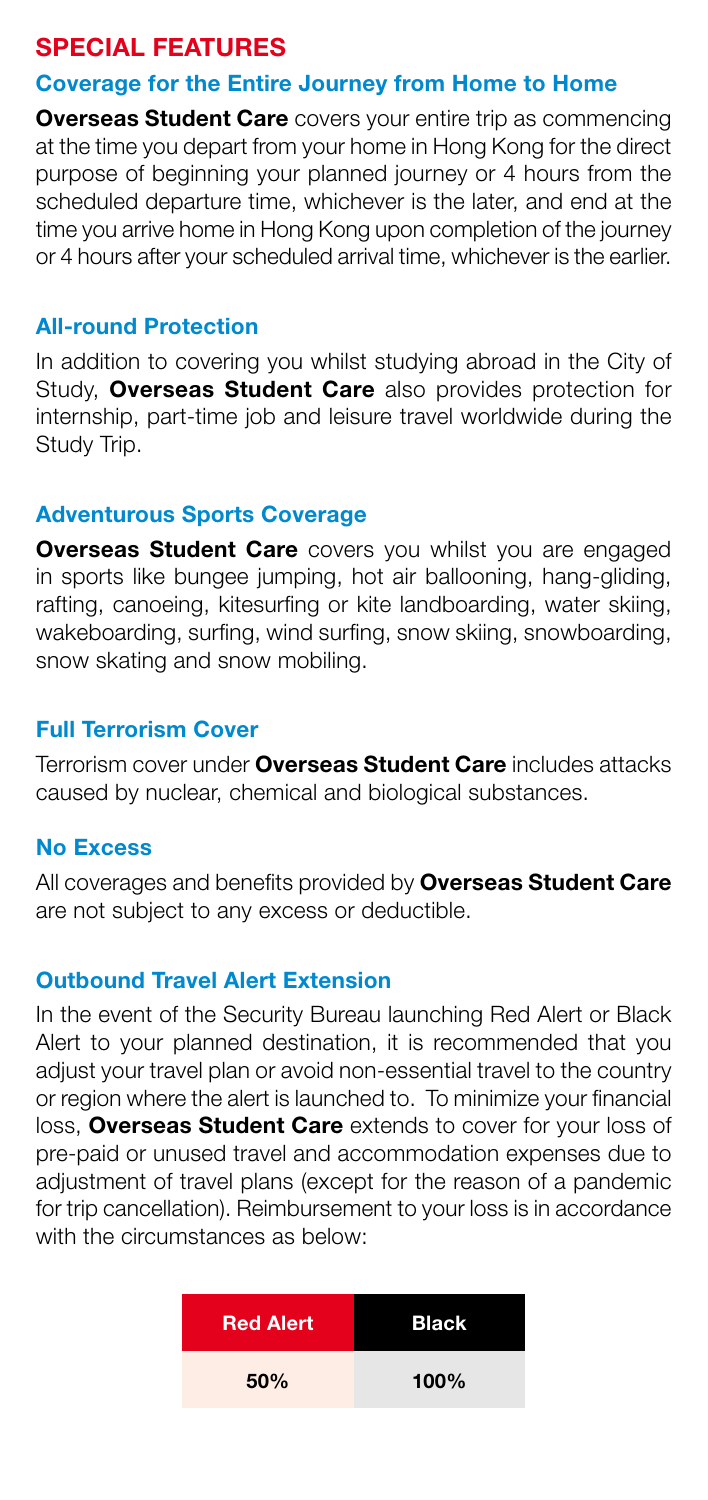# premium table

| <b>Country of Study</b>                     | Annual Premium & Levy^<br>(HKS) |
|---------------------------------------------|---------------------------------|
| USA/Canada                                  | \$4.505                         |
| Rest of the world<br>(excluding USA/Canada) | \$3.505                         |

N.B.: Minimum premium per policy is HK\$1,000 plus IA levy

### MAJOR EXCLUSIONS

- 1. Pre-existing medical conditions
- 2. Pregnancy, childbirth, miscarriage, abortion and all complications
- 3. Nervous or mental disease or disorder, AIDS, venereal disease, congenital anomalies or deformities
- 4. Intoxication by alcohol, narcotics or drugs including related treatments
- 5. War (whether declared or not) or any act thereof, invasion or civil war including riot and civil commotion amounting to popular uprising
- 6. Nuclear fission, nuclear fusion or radioactive contamination arising from non-terrorist event
- 7. Criminal act, intentional self-inflicted injury or suicide
- 8. Sanction, regulation, prohibition, confiscation, detention, destruction by government, customs or other authorities
- 9. Engaging in naval, military, air force service or operation or armed forces; in any form of manual employment; offshore activities like commercial diving, oil rigging; mining; aerial photography; handling of explosives or hazardous chemicals; performing as an actor / actress; tour guide or tour escort; ship or air crew member including pilot
- 10. Professional sports, mountaineering, trekking at altitude above 5,000m, scuba diving deeper than 30m, any riding or driving in any kind of race, aerial flight activities (except as a passenger in a properly licensed power-driven aircraft), extreme or adventurous sports (unless specifically named as being covered)
- 11. Trip cancellation under red or black outbound travel alert for the reason of a pandemic
- 12. Medical Expenses (Section 1) and Worldwide Emergency Assistance Service (Section 7) if a claim is due to a vaccinepreventable disease where
	- (i) you fail to obtain the related vaccine and
	- $(iii)$  such vaccine is mandatorily required by the government(s) of Hong Kong and/or the country you are travelling to